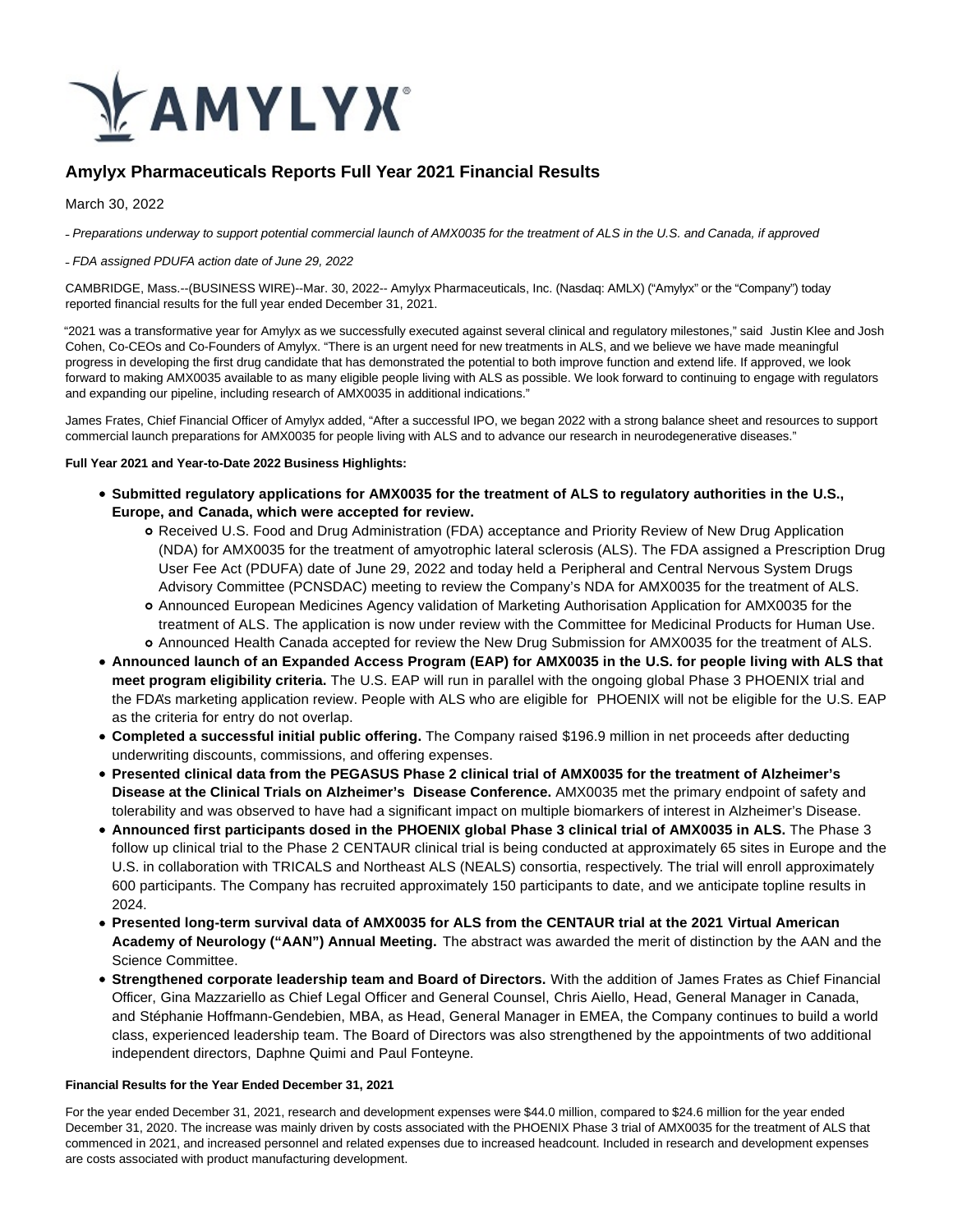For the year ended December 31, 2021, general and administrative expenses were \$38.9 million, compared to \$15.1 million for the year ended December 31, 2020. The increase was primarily due to personnel and related expenses and professional service fees associated with commercial readiness activities.

Net loss for the year ended December 31, 2021 was \$87.9 million, or \$13.35 per share, compared to a net loss of \$42.3 million, or \$6.96 per share, in 2020.

Cash, cash equivalents and short-term investments were \$96.1 million at December 31, 2021, compared to \$12.9 million at December 31, 2020. The December 31, 2021 balance excludes aggregate net proceeds from our initial public offering of \$196.9 million after deducting underwriting discounts and commissions and other offering costs, as the transaction closed in 2022.

#### **About AMX0035**

AMX0035 is a proprietary oral fixed-dose combination of two small molecules: sodium phenylbutyrate (PB), which is a small molecular chaperone designed to reduce the unfolded protein response (UPR), preventing cell death resulting from the UPR, and taurursodiol (TURSO; also known as ursodoxicoltaurine), which is a Bax inhibitor designed to reduce cell death through apoptosis. PB and TURSO were combined in a fixed-dose formulation in an effort to reduce neuronal death and dysfunction. AMX0035 is designed to target the endoplasmic reticulum and mitochondrialdependent neuronal degeneration pathways in ALS and other neurodegenerative diseases.

#### **About the CENTAUR Trial**

CENTAUR was a multicenter Phase 2 clinical trial in 137 participants with ALS encompassing a 6-month randomized placebo-controlled phase and an open-label long-term follow-up phase. The trial met its primary efficacy endpoint of reducing clinical decline as measured by the ALS Functional Rating Scale-Revised (ALSFRS-R).

Overall, reported rates of adverse events and discontinuations were similar between AMX0035 and placebo groups during the 24-week randomized phase; however, GI events occurred with greater frequency (≥2%) in the AMX0035 group.

The CENTAUR trial was funded, in part, by the ALS ACT grant and the ALS Ice Bucket Challenge, and was supported by The ALS Association, ALS Finding a Cure (a program of The Leandro P. Rizzuto Foundation), the Northeast ALS Consortium, and the Sean M. Healey & AMG Center for ALS at Mass General.

#### **About the PHOENIX Trial**

The Phase 3 PHOENIX clinical trial (NCT05021536) is a 48-week, randomized placebo-controlled global clinical trial further evaluating the safety and efficacy of AMX0035 (PB/TURSO) in people with ALS. The primary efficacy outcome of the trial will be a joint assessment of Amyotrophic Lateral Sclerosis Functional Rating Scale-Revised (ALSFRS-R) total score progression over 48 weeks and survival. Secondary efficacy outcomes will include change in slow vital capacity (SVC), measured both at home using a self-administered spirometer to support virtual data collection and at clinic sites using standard spirometry, quality of life patient-reported outcome assessments, ventilation-free survival rates and other measures. More information on the PHOENIX trial can be found a[t www.clinicaltrials.gov,](https://cts.businesswire.com/ct/CT?id=smartlink&url=http%3A%2F%2Fwww.clinicaltrials.gov&esheet=52635142&newsitemid=20220330005922&lan=en-US&anchor=www.clinicaltrials.gov&index=1&md5=8897e42cc21af9a54216373e8a13c043) NCT05021536.

#### **About Amylyx Pharmaceuticals**

Amylyx Pharmaceuticals, Inc. is a clinical-stage biopharmaceutical company working on developing a novel therapeutic for amyotrophic lateral sclerosis (ALS) and other neurodegenerative diseases. For more information, visi[t www.amylyx.com a](https://cts.businesswire.com/ct/CT?id=smartlink&url=https%3A%2F%2Fwww.amylyx.com%2F&esheet=52635142&newsitemid=20220330005922&lan=en-US&anchor=www.amylyx.com&index=2&md5=3945e370ea8c95a5a3c85c5852653942)nd follow us o[n LinkedIn a](https://cts.businesswire.com/ct/CT?id=smartlink&url=https%3A%2F%2Fwww.linkedin.com%2Fcompany%2Famylyx&esheet=52635142&newsitemid=20220330005922&lan=en-US&anchor=LinkedIn&index=3&md5=c6af0c9442dfa85e04ab887161d9afbf)nd [Twitter.](https://cts.businesswire.com/ct/CT?id=smartlink&url=https%3A%2F%2Ftwitter.com%2FAmylyxPharma&esheet=52635142&newsitemid=20220330005922&lan=en-US&anchor=Twitter&index=4&md5=f77034d35477ca55a79b329ff07c3e16) For investors, please visit [www.investors.amylyx.com.](https://cts.businesswire.com/ct/CT?id=smartlink&url=https%3A%2F%2Finvestors.amylyx.com%2F&esheet=52635142&newsitemid=20220330005922&lan=en-US&anchor=www.investors.amylyx.com&index=5&md5=2adf8c58d65f04a47ef308112e016886)

#### **Forward-Looking Statements**

Statements contained in this press release regarding matters that are not historical facts are "forward-looking statements" within the meaning the of Private Securities Litigation Reform Act of 1995, as amended. Because such statements are subject to risks and uncertainties, actual results may differ materially from those expressed or implied by such forward-looking statements. Such statements include, but are not limited to, statements regarding: Amylyx' strategy, business plans and objectives for 2022 and beyond; the potential approval of AMX0035 for the treatment of ALS; the potential of AMX0035 as a treatment for ALS; the timing, progress and results of our Phase 3 PHOENIX clinical trial of AMX0035; the potential of AMX0035 or other future therapeutic candidates as a treatment for neurodegenerative diseases; and expectations regarding our longer-term strategy. Any forward-looking statements in this statement are based on management's current expectations of future events and are subject to a number of risks and uncertainties that could cause actual results to differ materially and adversely from those set forth in or implied by such forward-looking statements. Risks that contribute to the uncertain nature of the forward-looking statements include: the success, cost, and timing of Amylyx' program development activities, Amylyx' ability to execute on its commercial and regulatory strategy, regulatory developments, expectations regarding the timing of FDA review of AMX0035 for the treatment of ALS, Amylyx' ability to fund operations, and the impact that the ongoing COVID-19 pandemic will have on Amylyx' operations, as well as those risks and uncertainties set forth in Amylyx' United States Securities and Exchange Commission filings. All forward-looking statements contained in this press release speak only as of the date on which they were made. Amylyx undertakes no obligation to update such statements to reflect events that occur or circumstances that exist after the date on which they were made.

#### **AMYLYX PHARMACEUTICALS, INC.**

#### **CONDENSED CONSOLIDATED BALANCE SHEETS**

**UNAUDITED**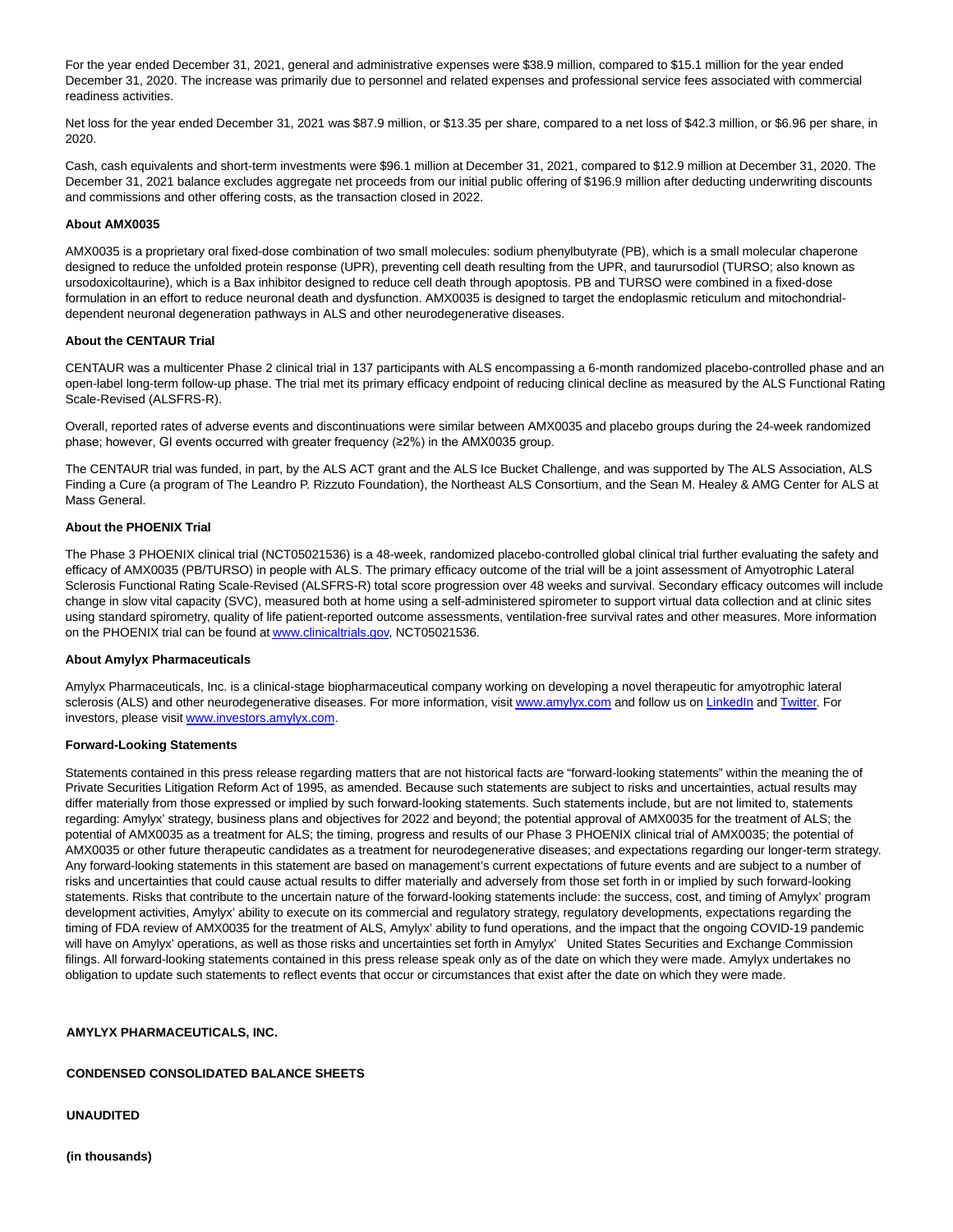## **December 31,**

|                                                                                     | 2021      | 2020                     |
|-------------------------------------------------------------------------------------|-----------|--------------------------|
| Assets                                                                              |           |                          |
| Cash, cash equivalents and short-term investments                                   | \$96,118  | \$12,877                 |
| Prepaid expenses and other current assets                                           | 5,392     | 762                      |
| Deferred offering costs                                                             | 3,441     |                          |
| Other assets                                                                        | 663       | 465                      |
| <b>Total assets</b>                                                                 | \$105,614 | \$14,104                 |
| Liabilities, Redeemable Convertible Preferred Stock and Stockholders' Deficit       |           |                          |
| Accounts payable and accrued expenses                                               | \$17,396  | \$7,326                  |
| Other liabilities                                                                   | 35        | 1,441                    |
| <b>Total liabilities</b>                                                            | 17,431    | 8,767                    |
| Redeemable convertible preferred stock                                              | 239,351   | 72,062                   |
| Stockholders' deficit                                                               |           | $(151, 168)$ $(66, 725)$ |
| Total liabilities, redeemable convertible preferred stock and stockholders' deficit | \$105,614 | \$14,104                 |

## **AMYLYX PHARMACEUTICALS, INC.**

## **CONDENSED CONSOLIDATED STATEMENTS OF OPERATIONS**

## **UNAUDITED**

## **(in thousands, except share and per share data)**

## **Year Ended December 31,**

|                            | 2021   | 2020   |
|----------------------------|--------|--------|
| Grant revenue              | \$285  | \$650  |
| Operating expenses:        |        |        |
| Research and development   | 44,040 | 24,594 |
| General and administrative | 38,933 | 15,061 |